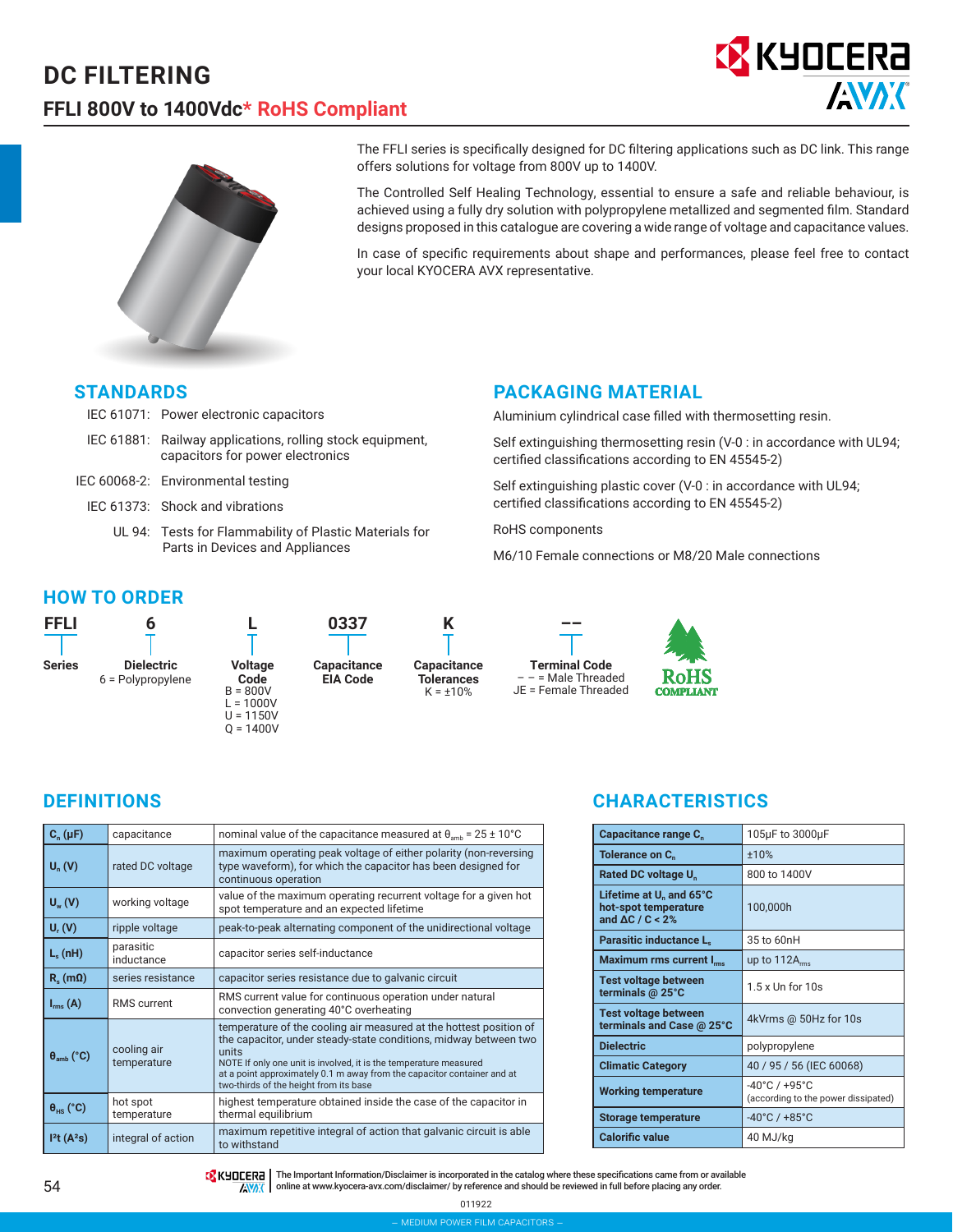

# **LIFETIME EXPECTANCY VS HOT SPOT TEMPERATURE AND VOLTAGE**



## **HOW TO CHOSE THE RIGHT CAPACITOR**

The capacitor lifetime depends on the working voltage and the hot spot temperature.

Our caps are designed to meet 100000 hours lifetime at rated voltage and 65°C hot spot temperature. In accordance with operating conditions, please calculate the hot spot temperature and deduce from this calculation if the obtained lifetime can suit the application.

# **1. From the tables, select a capacitor with required capacitance**

**C.** and voltage U<sub>n</sub>.

Calculate the maximum ripple voltage allowed for the selected cap:  $U_{\text{max}} = 0.2U_{n}$ 

If U<sub>r</sub>>U<sub>rmax</sub>, select a capacitor with higher rated voltage

Make sure  $I_{rms}$  application <  $I_{rms}$  table

Copy out:

- serial resistance (Rs): see table of values
- thermal resistances Rth

#### **2. Hot spot temperature calculation**

Total losses are calculated as follow:  $\mathsf{P}_{\mathsf{t}}\texttt{=} \mathsf{P}_{\mathsf{j}}\texttt{+}\mathsf{P}_{\mathsf{d}}$ 

Joule losses:  $P_i = R_s \times I_{rms^2}$ 

Dielectric losses:  $P_d = Q \times \text{tg} \delta_0$  with

- Q(reactive power) =  $\frac{I_{\text{rms}}^2}{C\omega}$  for a sinusoidal waveform
- tg $\delta_0$  = 2 x 10<sup>-4</sup> (dielectric losses of polypropylene)

Hot spot temperature will be:

 $\theta_{\text{HS}} = \theta_{\text{amb}} + (P_{\text{j}} + P_{\text{d}}) \times R_{\text{th}}$ 

#### θHS *absolute maximum is 95°C*

If temperature is higher than 95°C, come back to #1 and start again with another selection.

 $R<sub>th</sub>$ : thermal resistance between case and ambient air





**TA KHOCERE** | The Important Information/Disclaimer is incorporated in the catalog where these specifications came from or available AVAX online at www.kyocera-avx.com/disclaimer/ by reference and should be reviewed in full before placing any order.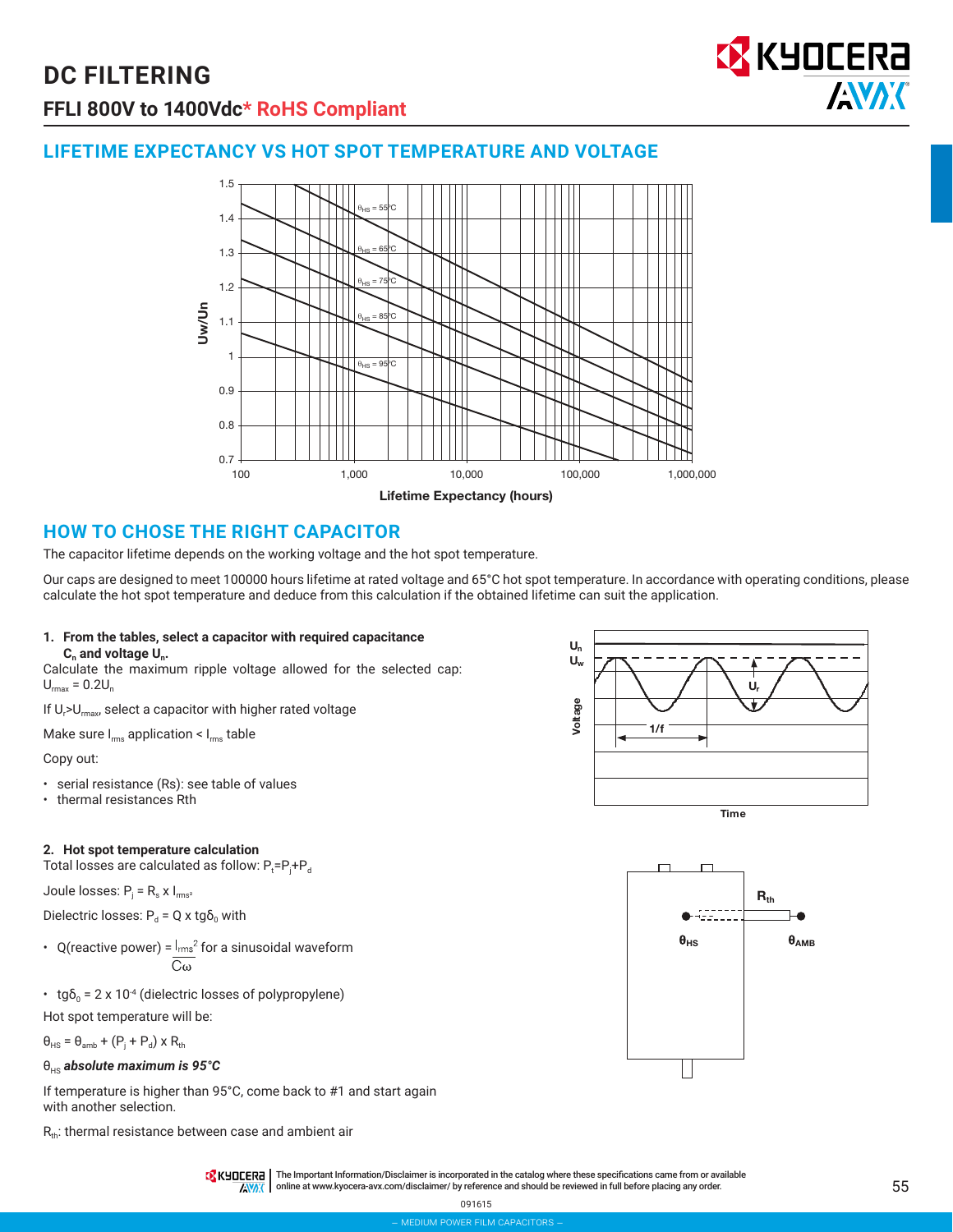

**3. Refer to the curve and deduce the lifetime vs Uw/Un ratio**



eg: rated voltage 1000V working voltage 1050V  $p = 1.05 \Rightarrow$  lifetime 50,000 hours @ 65°C hot spot temperature

Please, find a calculation form at the end of the catalog

#### **MTBF CALCULATION**

Based on Return Of Experience from the field of more than 30 years, we have established the following relation. The failure rate  $\lambda_B$  depends on hot spot temperature  $\theta_{HS}$  and charge ratio ρ.

$$
\rho = U_w/U_n
$$

$$
\lambda_{B} = 3 \times 10^{2,75(\rho-1)} \times e^{\left(3,2\left(\frac{\theta_{HS}+273}{358}\right)^{30}\right)} \times 10^{-9}
$$
 in failures/hour

## **GENERAL FAILURE RATE**

 $\lambda = \lambda_B$  x π<sub>ο</sub> x π<sub>B</sub> x π<sub>E</sub> failures/hour • π<sub>ο</sub>, π<sub>B</sub> and π<sub>E</sub> see following tables

| <b>Oualification</b>                                        | Qualification<br>factor $πQ$ |
|-------------------------------------------------------------|------------------------------|
| Product qualified on IEC61071 and<br>internal qualification |                              |
| Product qualified on IEC61071                               | 2                            |
| Product answering on another norm                           | 5                            |
| Product without qualification                               | 15                           |

| <b>Environment</b>          | <b>Environment</b><br>$factor \pi E$ |
|-----------------------------|--------------------------------------|
| On ground (good conditions) |                                      |
| On ground (fixed materials) |                                      |
| On ground (on board)        |                                      |
| On ship                     |                                      |
| On plane                    | ŀ                                    |

| <b>Environment</b> | <b>Environment</b><br>$factor$ π $B$ |  |
|--------------------|--------------------------------------|--|
| Favorable          |                                      |  |
| Unfavourable       |                                      |  |

## **MEAN TIME BETWEEN FAILURE (MTBF)**

MTBF = 1/λ hours

## **SURVIVAL FUNCTION**

 $N = N_0$  x exp (-λt)

N is the number of pieces still working after t hours.

 $N_0$  is the number of pieces at the origin (t = 0)

#### **FAILURE MODE**

Main failure mode due to KYOCERA AVX's **Controlled Self-Healing Technology** is only losses of capacitance. Thanks to **Controlled Self-Healing solution** to interrupt self-healing process in order to prevent avalanche effect due to polypropylene molecular cracking producing gas and potential explosion in confined box for none **Controlled Self-Healing capacitors.**

TRK HULLERA | The Important Information/Disclaimer is incorporated in the catalog where these specifications came from or available AVAX online at www.kyocera-avx.com/disclaimer/ by reference and should be reviewed in full before placing any order.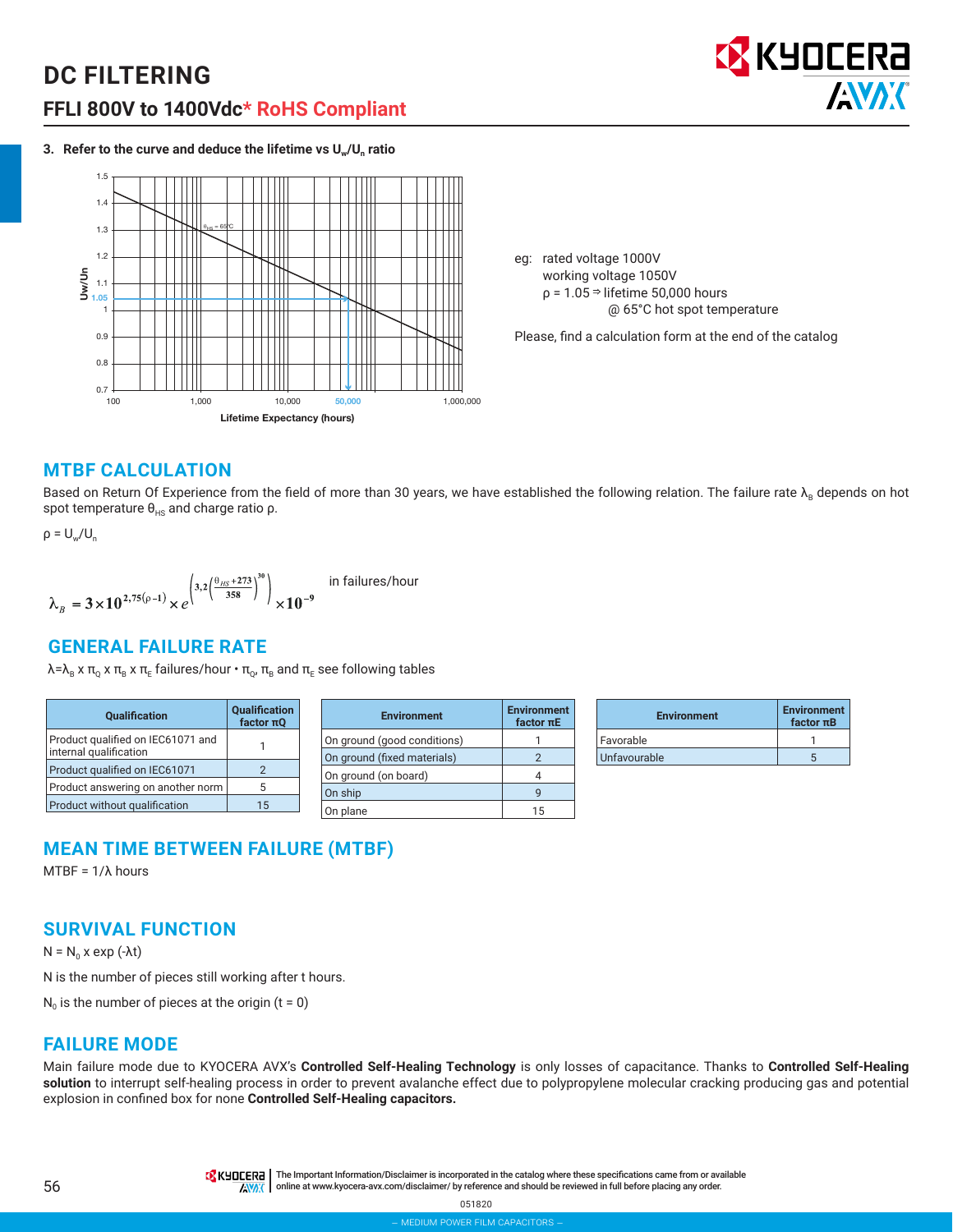

Aluminium Case

## **DIMENSIONS**



|          | Distance terminal to terminal<br>(mm) |           | Distance terminal to case<br>(mm) |           |
|----------|---------------------------------------|-----------|-----------------------------------|-----------|
| $D$ (mm) | creepage                              | clearance | creepage                          | clearance |
| 75       | 40                                    | 19        |                                   | 45        |
| 85       | 40                                    | 19        | 52                                | 50        |
| 100      | 55                                    | 34        | 59                                |           |
| 116      | 55                                    |           |                                   |           |

#### **MECHANICAL MOUNTING**

Capacitors enclosure presents a M12 x 16 bolt in order to fix the capacitor. Over height (H) more than 1.5 x D (diameter of tube), we recommend to clamp (constraint < 35daN), just below the plastic cover, the capacitor in order to limit oscillations in case of potential Shock&Vibration stress.

> **TA KHOCERE** | The Important Information/Disclaimer is incorporated in the catalog where these specifications came from or available **AVAX** online at www.kyocera-avx.com/disclaimer/ by reference and should be reviewed in full before placing any order.

> > 051320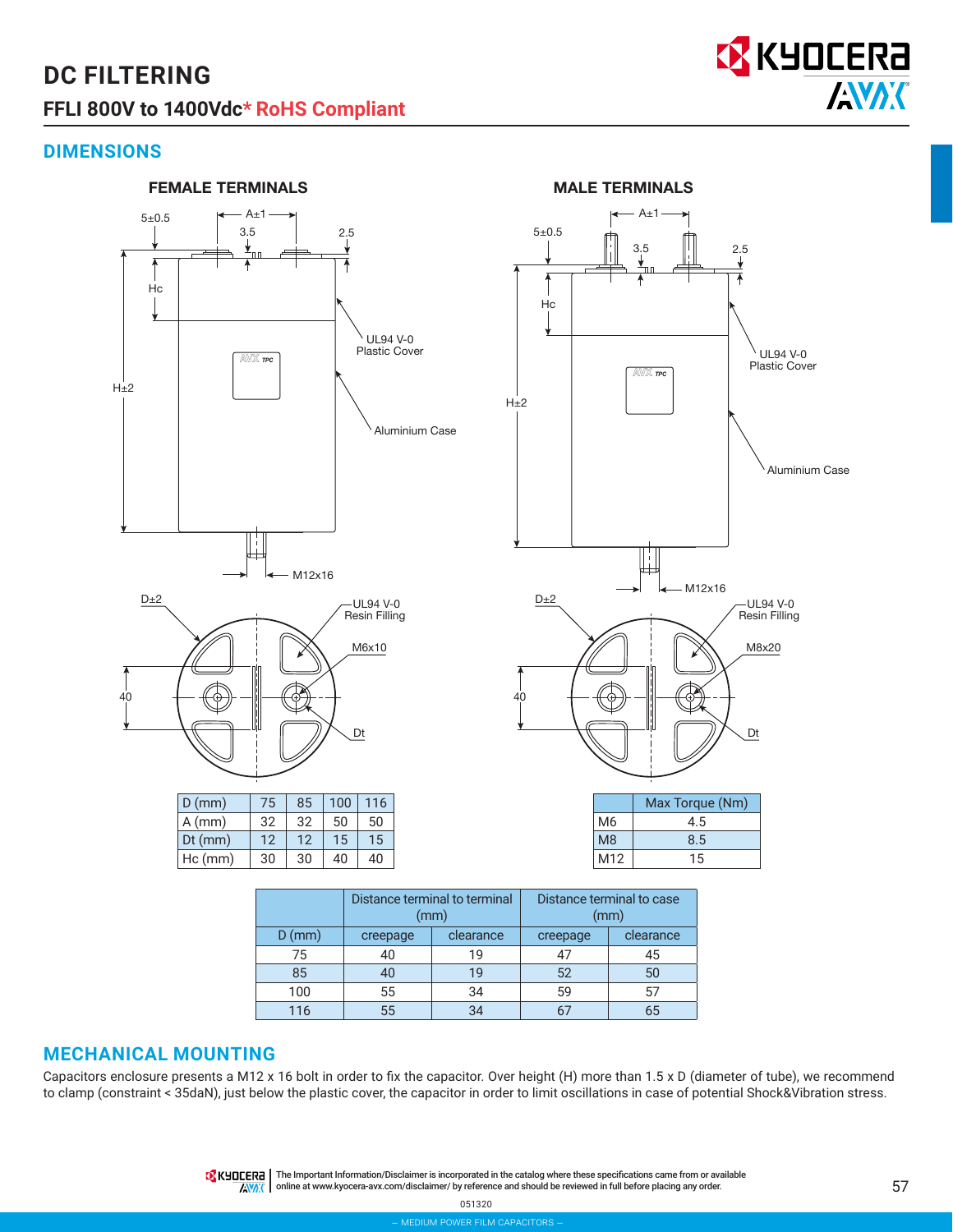

## **RATINGS AND PART NUMBER REFERENCE**

| <b>Part Number</b> | <b>Capacitance</b><br>$(\mu F)$ | D   | н   | $I_{\rm rms}$<br>(A)               | $l^2t$<br>(A <sup>2</sup> S) | <b>Typical L<sub>s</sub></b><br>(nH) | <b>Typical R<sub>s</sub></b><br>$(m\Omega)$ | $R_{th}$<br>$(^{\circ}C/W)$ | <b>Typical</b><br>Weight (g) |
|--------------------|---------------------------------|-----|-----|------------------------------------|------------------------------|--------------------------------------|---------------------------------------------|-----------------------------|------------------------------|
|                    |                                 |     |     | <b>U<sub>n</sub>dc 800V</b>        |                              |                                      |                                             |                             |                              |
| FFLI6B0297K**      | 290                             | 75  | 105 | 54                                 | 13                           | 35                                   | 3.1                                         | 4.5                         | 600                          |
| FFLI6B0397K**      | 390                             | 85  | 105 | 66                                 | 24                           | 35                                   | 2.3                                         | 4.0                         | 700                          |
| FFLI6B0507K**      | 500                             | 75  | 155 | 49                                 | 13                           | 50                                   | 4.1                                         | 4.0                         | 850                          |
| FFLI6B0687K**      | 680                             | 85  | 155 | 59                                 | 24                           | 50                                   | 3.1                                         | 3.7                         | 1100                         |
| FFLI6B0817K**      | 810                             | 85  | 180 | 58                                 | 24                           | 60                                   | 3.5                                         | 3.4                         | 1300                         |
| FFLI6B1007K**      | 1000                            | 100 | 155 | 73                                 | 52                           | 50                                   | 2.2                                         | 3.4                         | 1500                         |
| FFLI6B1207K**      | 1200                            | 100 | 180 | 70                                 | 52                           | 60                                   | 2.5                                         | 3.3                         | 1800                         |
| FFLI6B1357K**      | 1350                            | 116 | 155 | 86                                 | 95                           | 50                                   | 1.7                                         | 3.2                         | 2000                         |
| FFLI6B1607K**      | 1600                            | 116 | 180 | 80                                 | 95                           | 60                                   | 2.0                                         | 3.1                         | 2400                         |
| FFLI6B1907K**      | 1900                            | 116 | 240 | 112                                | 320                          | 40                                   | 1.1                                         | 2.9                         | 3200                         |
| FFLI6B2407K**      | 2400                            | 116 | 290 | 111                                | 320                          | 50                                   | 1.2                                         | 2.7                         | 3900                         |
| FFLI6B3007K**      | 3000                            | 116 | 340 | 109                                | 320                          | 60                                   | 1.4                                         | 2.4                         | 4500                         |
|                    |                                 |     |     | <b>U<sub>n</sub>dc 1000V</b>       |                              |                                      |                                             |                             |                              |
| FFLI6L0197K**      | 190                             | 75  | 105 | 49                                 | 8                            | 35                                   | 3.7                                         | 4.5                         | 600                          |
| FFLI6L0267K**      | 260                             | 85  | 105 | 60                                 | 16                           | 35                                   | 2.8                                         | 4.0                         | 700                          |
| FFLI6L0337K**      | 330                             | 75  | 155 | 45                                 | 8                            | 50                                   | 4.9                                         | 4.0                         | 850                          |
| FFLI6L0457K**      | 450                             | 85  | 155 | 54                                 | 16                           | 50                                   | 3.7                                         | 3.7                         | 1100                         |
| FFLI6L0547K**      | 540                             | 85  | 180 | 53                                 | 16                           | 60                                   | 4.2                                         | 3.4                         | 1300                         |
| FFLI6L0657K**      | 650                             | 100 | 155 | 66                                 | 33                           | 50                                   | 2.7                                         | 3.4                         | 1500                         |
| FFLI6L0787K**      | 780                             | 100 | 180 | 64                                 | 33                           | 60                                   | 3.0                                         | 3.3                         | 1800                         |
| FFLI6L0907K**      | 900                             | 116 | 155 | 79                                 | 66                           | 50                                   | 2.0                                         | 3.2                         | 2000                         |
| FFLI6L1107K**      | 1100                            | 116 | 180 | 75                                 | 66                           | 60                                   | 2.3                                         | 3.1                         | 2400                         |
| FFLI6L1307K**      | 1300                            | 116 | 240 | 107                                | 210                          | 40                                   | 1.2                                         | 2.9                         | 3200                         |
| FFLI6L1607K**      | 1600                            | 116 | 290 | 103                                | 210                          | 50                                   | 1.4                                         | 2.7                         | 3900                         |
| FFLI6L2007K**      | 2000                            | 116 | 340 | 102                                | 210                          | 60                                   | 1.6                                         | 2.4                         | 4500                         |
|                    |                                 |     |     | <b>U<sub>n</sub>dc 1150V</b>       |                              |                                      |                                             |                             |                              |
| FFLI6U0157K**      | 150                             | 75  | 105 | 46                                 | $\overline{7}$               | 35                                   | 4.2                                         | 4.5                         | 600                          |
| FFLI6U0207K**      | 200                             | 85  | 105 | 56                                 | 12                           | 35                                   | 3.2                                         | 4.0                         | 700                          |
| FFLI6U0267K**      | 260                             | 75  | 155 | 42                                 | $\overline{7}$               | 50                                   | 5.6                                         | 4.0                         | 850                          |
| FFLI6U0357K**      | 350                             | 85  | 155 | 51                                 | 12                           | 50                                   | 4.2                                         | 3.7                         | 1100                         |
| FFLI6U0437K**      | 430                             | 85  | 180 | 50                                 | 12                           | 60                                   | 4.7                                         | 3.4                         | 1300                         |
| FFLI6U0537K**      | 530                             | 100 | 155 | 64                                 | 27                           | 50                                   | 2.9                                         | 3.4                         | 1500                         |
| FFLI6U0637K**      | 630                             | 100 | 180 | 61                                 | 27                           | 60                                   | 3.3                                         | 3.3                         | 1800                         |
| FFLI6U0727K**      | 720                             | 116 | 155 | 75                                 | 51                           | 50                                   | 2.2                                         | 3.2                         | 2000                         |
| FFLI6U0867K**      | 860                             | 116 | 180 | 72                                 | 51                           | 60                                   | 2.5                                         | 3.1                         | 2400                         |
| FFLI6U1007K**      | 1000                            | 116 | 240 | 99                                 | 160                          | 40                                   | 1.4                                         | 2.9                         | 3200                         |
| FFLI6U1307K**      | 1300                            | 116 | 290 | 99                                 | 160                          | 50                                   | 1.5                                         | 2.7                         | 3900                         |
| FFLI6U1607K**      | 1600                            | 116 | 340 | 99                                 | 160                          | 60                                   | 1.7                                         | 2.4                         | 4500                         |
| FFLI6Q1056K**      | 105                             | 75  | 105 | <b>U<sub>n</sub>dc 1400V</b><br>43 | 5                            | 35                                   | 4.9                                         | 4.5                         | 600                          |
| FFLI6Q0147K**      | 140                             | 85  | 105 | 51                                 | $\mathsf g$                  | 35                                   | 3.8                                         | 4.0                         | 700                          |
| FFLI6Q1856K**      | 185                             | 75  | 155 | 40                                 | 5                            | 50                                   | 6.4                                         | 4.0                         | 850                          |
| FFLI6Q0257K**      | 250                             | 85  | 155 | 47                                 | 9                            | 50                                   | 4.8                                         | 3.7                         | 1100                         |
| FFLI6Q0307K**      | 300                             | 85  | 180 | 46                                 | 9                            | 60                                   | 5.5                                         | 3.4                         | 1300                         |
| FFLI6Q0367K**      | 360                             | 100 | 155 | 58                                 | 19                           | 50                                   | 3.5                                         | 3.4                         | 1500                         |
| FFLI6Q0447K**      | 440                             | 100 | 180 | 56                                 | 19                           | 60                                   | 3.9                                         | 3.3                         | 1800                         |
| FFLI6Q0507K**      | 500                             | 116 | 155 | 69                                 | 36                           | 50                                   | 2.6                                         | 3.2                         | 2000                         |
| FFLI6Q0607K**      | 600                             | 116 | 180 | 66                                 | 36                           | 60                                   | 3.0                                         | 3.1                         | 2400                         |
| FFLI6Q0707K**      | 700                             | 116 | 240 | 96                                 | 120                          | 40                                   | 1.5                                         | 2.9                         | 3200                         |
| FFLI6Q0907K**      | 900                             | 116 | 290 | 93                                 | 120                          | 50                                   | 1.7                                         | 2.7                         | 3900                         |
| FFLI6Q1107K**      | 1100                            | 116 | 340 | 91                                 | 120                          | 60                                   | 2.0                                         | 2.4                         | 4500                         |
|                    |                                 |     |     |                                    |                              |                                      |                                             |                             |                              |

\*\*Insert - - for male terminals or JE for female terminals

The Important Information/Disclaimer is incorporated in the catalog where these specifications came from or available<br>online at www.kyocera-avx.com/disclaimer/ by reference and should be reviewed in full before placing any